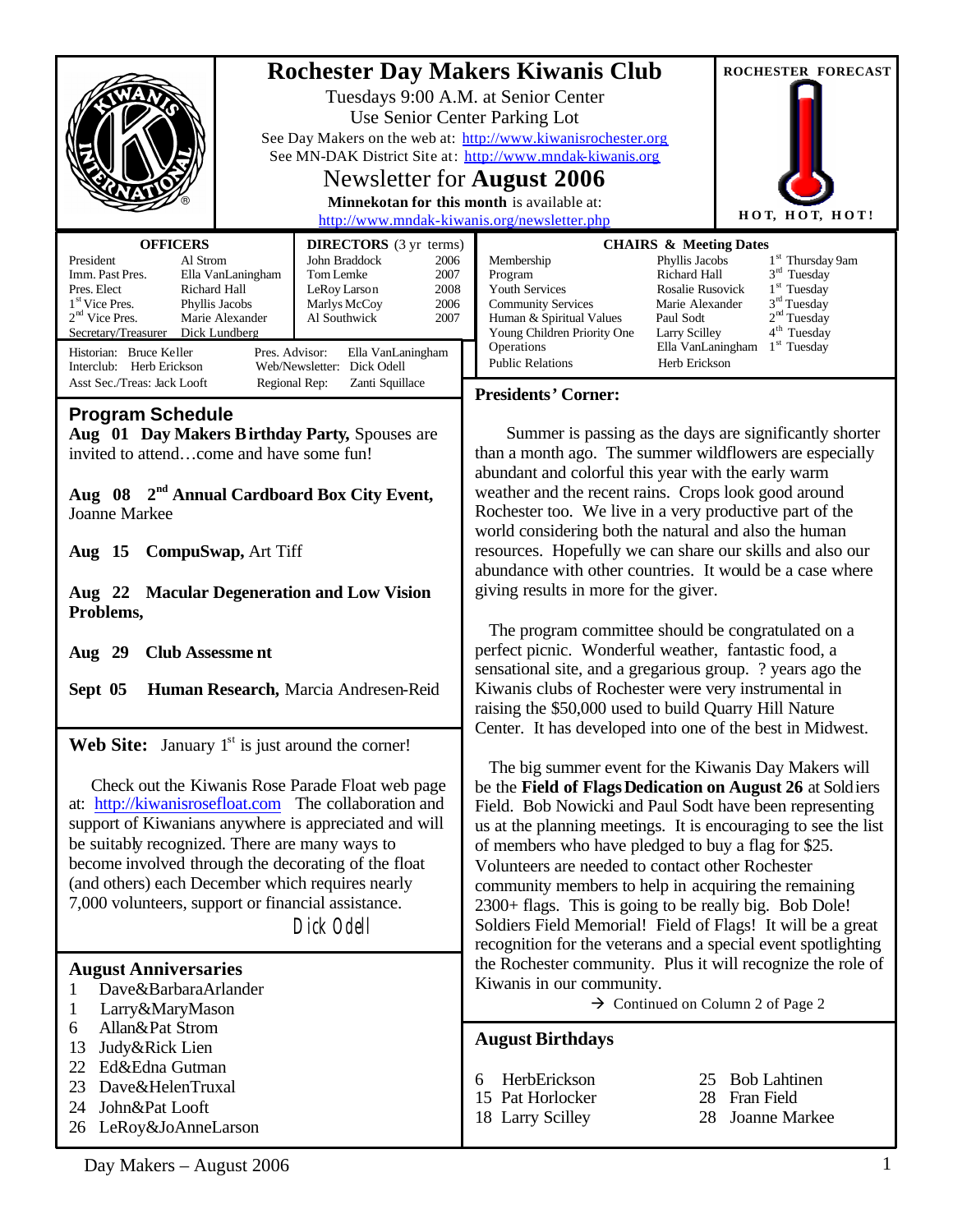| Secretary/Treasurers Report - June'06                                                                                                                                                                                                              | Human & Spiritual Values - The circle of three concept<br>will be explained in the next newsletter. The club                                                                                                                                                                                                                                                       |
|----------------------------------------------------------------------------------------------------------------------------------------------------------------------------------------------------------------------------------------------------|--------------------------------------------------------------------------------------------------------------------------------------------------------------------------------------------------------------------------------------------------------------------------------------------------------------------------------------------------------------------|
| Bank Balance as of 6/30/06:<br>\$17,341.02<br><b>Administrative Account:</b><br>\$11,372.02<br>5,611.80<br>Service Account:<br>\$                                                                                                                  | contributed 42 books to the Woman's Prison Project. The<br>committee will be responsible for the program on 10/24.                                                                                                                                                                                                                                                 |
| \$<br>344.60<br>Hockey/YCPO:<br>12.60<br><b>Bike Repair:</b>                                                                                                                                                                                       | YCPO- The recent Parent/Child fair at RochesterFest was<br>well attended, and the weather was good.                                                                                                                                                                                                                                                                |
| Day Makers on leave: Judy Lien                                                                                                                                                                                                                     | <b>Youth Services-</b> Committee is planning a special Terrific                                                                                                                                                                                                                                                                                                    |
| May Service Hour Statistics: 782 hours by 45<br>members, 57% Participation.                                                                                                                                                                        | Kids program incorporating a gift from the Fred Buechler<br>family. An earlier committee decision to not order Terrific<br>Kids bumper stickers will be revisited.                                                                                                                                                                                                 |
| <b>July 18th, 2006 Board Meeting Highlights:</b>                                                                                                                                                                                                   | Richard Lundberg, Secretary/Treasurer                                                                                                                                                                                                                                                                                                                              |
| The annual club picnic was held on July 11 <sup>th</sup> at Quarry                                                                                                                                                                                 |                                                                                                                                                                                                                                                                                                                                                                    |
| Hill Nature Center. Suggestions on how to improve<br>the picnic in future years will be solicited at the next                                                                                                                                      | <b>President's Corner:</b> (continued from page 1)                                                                                                                                                                                                                                                                                                                 |
| club meeting.<br>District Convention was discussed. Increased district<br>dues will be voted on by our delegates. The club<br>meeting program on 7/25 will present the issue to our<br>members.                                                    | The District Convention in St. Cloud on August 4, 5, and<br>6 will provide some new ideas for our club and also give<br>our delegates an opportunity to share our service projects<br>and fund raising events with other clubs. The tentative<br>agenda is quite impressive. Lots of good planning. Chuck<br>Jacobson did an excellent job presenting an unpopular |
| The board directed the program committee to not have<br>political candidates as speakers during the 2006<br>campaign.                                                                                                                              | topic – the need for a dues increase? The straw vote at our<br>meeting was encouraging. We do need to support an<br>organization to coordinate larger projects and to share new<br>ideas. Our district leadership has done this well, however,<br>the effectiveness of our district newsletter is questionable                                                     |
| <b>COMMITTEE REPORTS</b>                                                                                                                                                                                                                           | according to our discussion. Ideas?                                                                                                                                                                                                                                                                                                                                |
| <b>Membership-</b> We need to recruit at least two more<br>members before the end of September in order to<br>achieve distinguished club status.                                                                                                   | Please continue to spread the message of Kiwanis with<br>friends that would make good members. We are effective<br>in enhancing the lives of many or our community                                                                                                                                                                                                 |
| <b>Program-</b> Programs are scheduled through 8/15, Club<br>birthday party on 9/1.                                                                                                                                                                | members, especially the children. We will be having a<br>club evaluation this month. Bring ideas.                                                                                                                                                                                                                                                                  |
| <b>Operations</b> - The Century HS calendar is being                                                                                                                                                                                               | AI Strom                                                                                                                                                                                                                                                                                                                                                           |
| finalized for printing. Applebee's will be contacted to<br>set a date for a fall fundraiser, probably late October or<br>early November.                                                                                                           | Did you know? (from the web)<br>ABOUT GROWING OLDER                                                                                                                                                                                                                                                                                                                |
| Public Relations - The Senior Center has agreed to<br>include our meeting time in their newsletter. We are<br>looking into putting a contact number in the phone<br>book, and getting business cards printed to place on<br>local bulletin boards. | First - Eventually you will reach a point when you stop<br>lying about your age and start bragging about it.                                                                                                                                                                                                                                                       |
|                                                                                                                                                                                                                                                    | Second - The older we get, the fewer things seem worth<br>waiting in line for.                                                                                                                                                                                                                                                                                     |
| <b>Community Service-</b> We need to identify ourselves as<br>Kiwanians when out in the community doing service<br>projects. We can do this by wearing a Kiwanis hat,<br>vest, or badge.                                                           | Third - Some people try to turn back their odometers. Not<br>me, I want people to know "why" I look this way. I've<br>traveled a long way and some of the roads weren't paved.                                                                                                                                                                                     |
|                                                                                                                                                                                                                                                    | Fourth - When you are dissatisfied and would like to go<br>back to youth, think of Algebra.                                                                                                                                                                                                                                                                        |